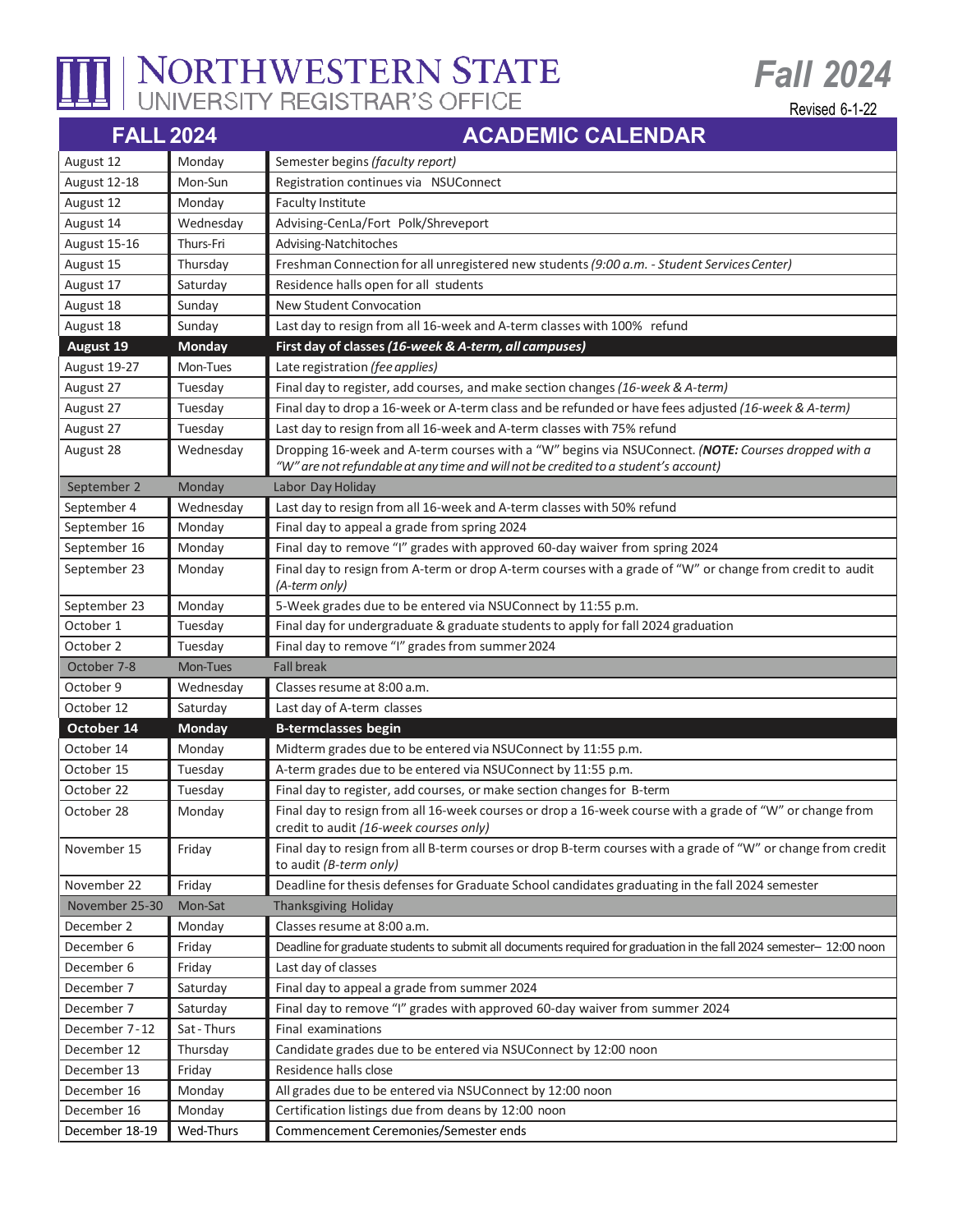

## THE NORTHWESTERN STATE

| <b>FALL 2024</b> |               | <b>1ST 8-WEEK SESSION (A-TERM)</b>                                                                                                                                                         |
|------------------|---------------|--------------------------------------------------------------------------------------------------------------------------------------------------------------------------------------------|
| August 12        | Monday        | Semester begins (faculty report)                                                                                                                                                           |
| August 12-18     | Mon-Sun       | Registration continues via NSUConnect                                                                                                                                                      |
| August 18        | Sunday        | Last day to resign from all A-term classes with 100% refund (NOTE: For students enrolled in A-termonly)                                                                                    |
| <b>August 19</b> | <b>Monday</b> | First day of classes (16-week & A-term, all campuses)                                                                                                                                      |
| August 19-27     | Mon-Tues      | Late registration for A-term (fee applies)                                                                                                                                                 |
| August 27        | Tuesday       | Final day to register, add courses, and make section changes (16-week & A-term)                                                                                                            |
| August 27        | Tuesday       | Final day to drop a 16-week or A-term class and be refunded or have fees adjusted (16-week & A-term)                                                                                       |
| August 27        | Tuesday       | Last day to resign from all A-term classes with 75% refund (NOTE: For students enrolled in A-term only)                                                                                    |
| August 28        | Wednesday     | Dropping 16-week and A-term courses with a "W" begins via NSUConnect. (NOTE: Courses dropped with a<br>"W" are not refundable at any time and will not be credited to a student's account) |
| September 2      | Monday        | Labor Day Holiday                                                                                                                                                                          |
| September 4      | Wednesdav     | Last day to resign from all A-term classes with 50% refund ( <b>NOTE</b> : For students enrolled in A-term only)                                                                           |
| September 23     | Monday        | Final day to resign from all A-term courses or drop A-term courses with a grade of "W" or change from credit<br>to audit (A-term only)                                                     |
| October 7-8      | Mon-Tues      | <b>Fall break</b>                                                                                                                                                                          |
| October 9        | Wednesday     | Classes resume at 8:00 a.m.                                                                                                                                                                |
| October 12       | Saturday      | Last day of A-term classes                                                                                                                                                                 |
| October 15       | Tuesday       | All A-term grades due to be entered via NSUConnect by 11:55 p.m.                                                                                                                           |

**Fall 2024**